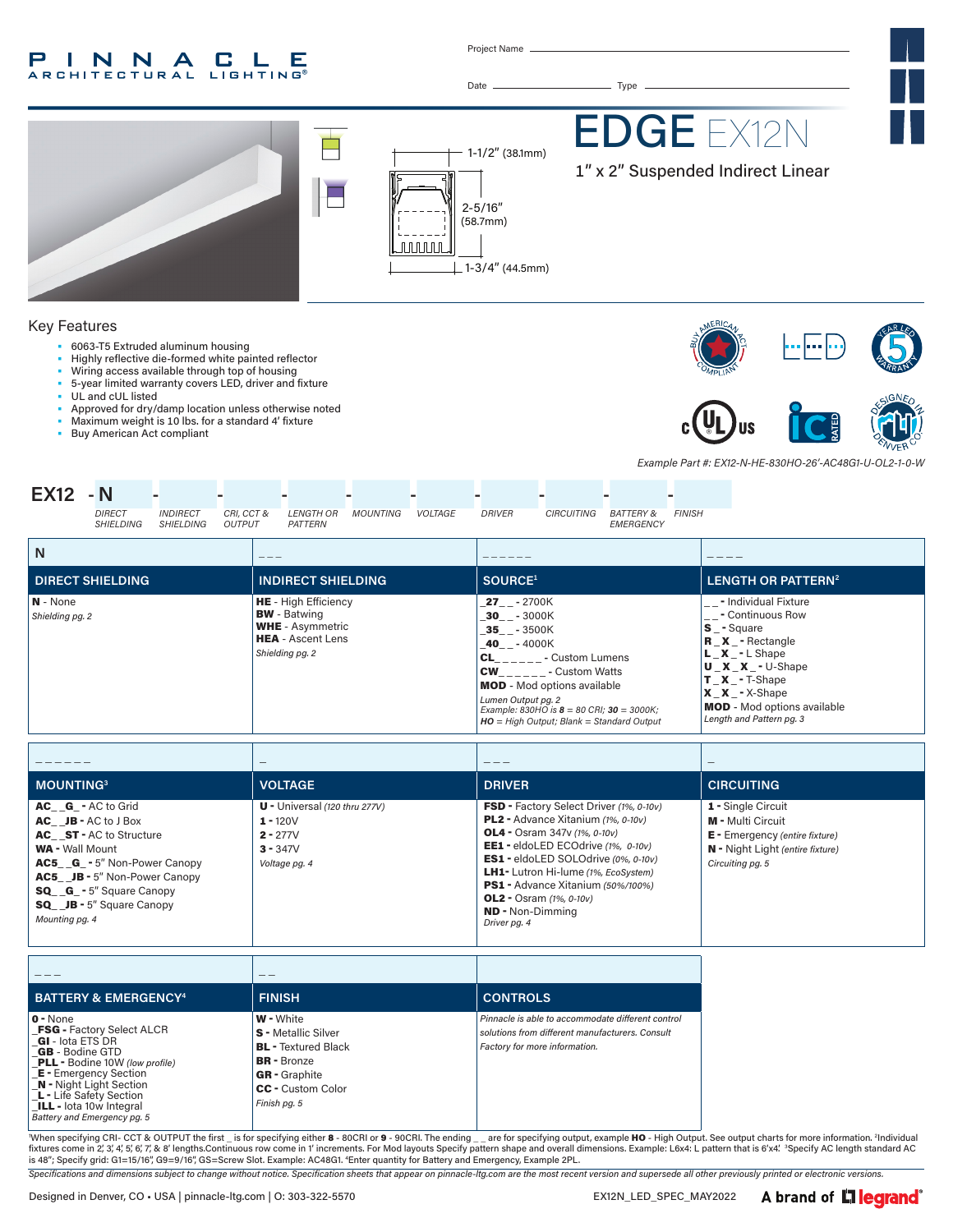EDGE EX12N

Suspended Linear







### **Output**

• Specify either 80 or 90 CRI

• Longer lead-time may apply for 90 CRI. Consult factory.

• 80 CRI = R9≥19 and 90 CRI = R9≥61

| <b>Custom Output-Lumens OR Wattage</b> |                                                     |                                                    |          |                        |            |                                                                                            |            |                                                      |      |                    |       |
|----------------------------------------|-----------------------------------------------------|----------------------------------------------------|----------|------------------------|------------|--------------------------------------------------------------------------------------------|------------|------------------------------------------------------|------|--------------------|-------|
| <b>CL</b>                              | Specify CRI, CCT and desired lumens (i.e. CL835700) |                                                    |          |                        |            | Specify lumens between standard offering listed below. Lumens are specified per color temp |            |                                                      |      |                    |       |
| <b>CW</b>                              |                                                     | Specify CRI, CCT and desired wattage (i.e. CW9407) |          |                        |            |                                                                                            |            | Specify watts between standard offering listed below |      |                    |       |
| <b>80 CRI</b>                          |                                                     |                                                    |          |                        |            |                                                                                            |            |                                                      |      |                    |       |
|                                        | Color                                               | Output                                             | Watts    | Shielding              |            |                                                                                            |            |                                                      |      |                    |       |
|                                        |                                                     |                                                    | per foot | <b>HE</b>              |            | <b>BW</b>                                                                                  |            | <b>WHE</b>                                           |      | <b>HEA</b>         |       |
|                                        |                                                     |                                                    |          | <b>High Efficiency</b> |            | <b>Batwing</b>                                                                             |            | Asymmetric                                           |      | <b>Ascent Lens</b> |       |
|                                        |                                                     |                                                    |          | Lumens/ft              | <b>LPW</b> | Lumens/ft                                                                                  | <b>LPW</b> | Lumens/ft                                            | LPW  | Lumens/ft          | LPW   |
| 830                                    | 3000K                                               | Standard                                           | 4.5      | 469                    | 104.1      | 461                                                                                        | 102.5      | 275                                                  | 61.2 | 447                | 99.3  |
| <b>830HO</b>                           | 3000K                                               | High                                               | 8.6      | 857                    | 99.7       | 854                                                                                        | 99.3       | 509                                                  | 59.2 | 826                | 96.0  |
| 835                                    | 3500K                                               | Standard                                           | 4.5      | 482                    | 107.1      | 475                                                                                        | 105.5      | 283                                                  | 62.9 | 460                | 102.2 |
| 835HO                                  | 3500K                                               | High                                               | 8.6      | 882                    | 102.5      | 878                                                                                        | 102.1      | 523                                                  | 60.9 | 850                | 98.8  |
| 840                                    | 4000K                                               | Standard                                           | 4.5      | 491                    | 109.2      | 484                                                                                        | 107.6      | 289                                                  | 64.1 | 469                | 104.2 |
| <b>840HO</b>                           | 4000K                                               | High                                               | 8.6      | 899                    | 104.6      | 895                                                                                        | 104.1      | 533                                                  | 62.0 | 866                | 100.7 |
| <b>90 CRI</b>                          |                                                     |                                                    |          |                        |            |                                                                                            |            |                                                      |      |                    |       |
| 927                                    | 2700K                                               | Standard                                           | 4.5      | 370                    | 82.2       | 266                                                                                        | 59.2       | 218                                                  | 48.4 | 354                | 78.7  |
| <b>927HO</b>                           | 2700K                                               | High                                               | 8.6      | 677                    | 78.8       | 491                                                                                        | 57.1       | 402                                                  | 46.8 | 653                | 75.9  |
| 930                                    | 3000K                                               | Standard                                           | 4.5      | 432                    | 96.0       | 426                                                                                        | 94.7       | 254                                                  | 56.4 | 412                | 91.6  |
| <b>930HO</b>                           | 3000K                                               | High                                               | 8.6      | 790                    | 91.9       | 787                                                                                        | 91.5       | 469                                                  | 54.5 | 761                | 88.5  |
| 935                                    | 3500K                                               | Standard                                           | 4.5      | 434                    | 96.4       | 427                                                                                        | 94.9       | 255                                                  | 56.7 | 414                | 92.0  |
| 935HO                                  | 3500K                                               | High                                               | 8.6      | 793                    | 92.2       | 790                                                                                        | 91.9       | 471                                                  | 54.8 | 765                | 89.0  |
| 940                                    | 4000K                                               | Standard                                           | 4.5      | 439                    | 97.6       | 432                                                                                        | 96.0       | 258                                                  | 57.3 | 419                | 93.1  |
| <b>940HO</b>                           | 4000K                                               | High                                               | 8.6      | 803                    | 93.4       | 799                                                                                        | 92.9       | 476                                                  | 55.3 | 773                | 89.9  |

### Direct Source: MOD Options

• Specify MOD in the part number for any of the below options • All RGB\_ Source Options will require specific driver and control • Consult factory for **MOD** specification details, pricing, and lead-time information

MOD TIR Optics

*Specifications and dimensions subject to change without notice. Specification sheets that appear on pinnacle-ltg.com are the most recent version and supersede all other previously printed or electronic versions.* EX12N\_LED\_SPEC\_MAY2022 Designed in Denver, CO • USA | pinnacle-ltg.com | O: 303-322-5570 F: 303-322-5568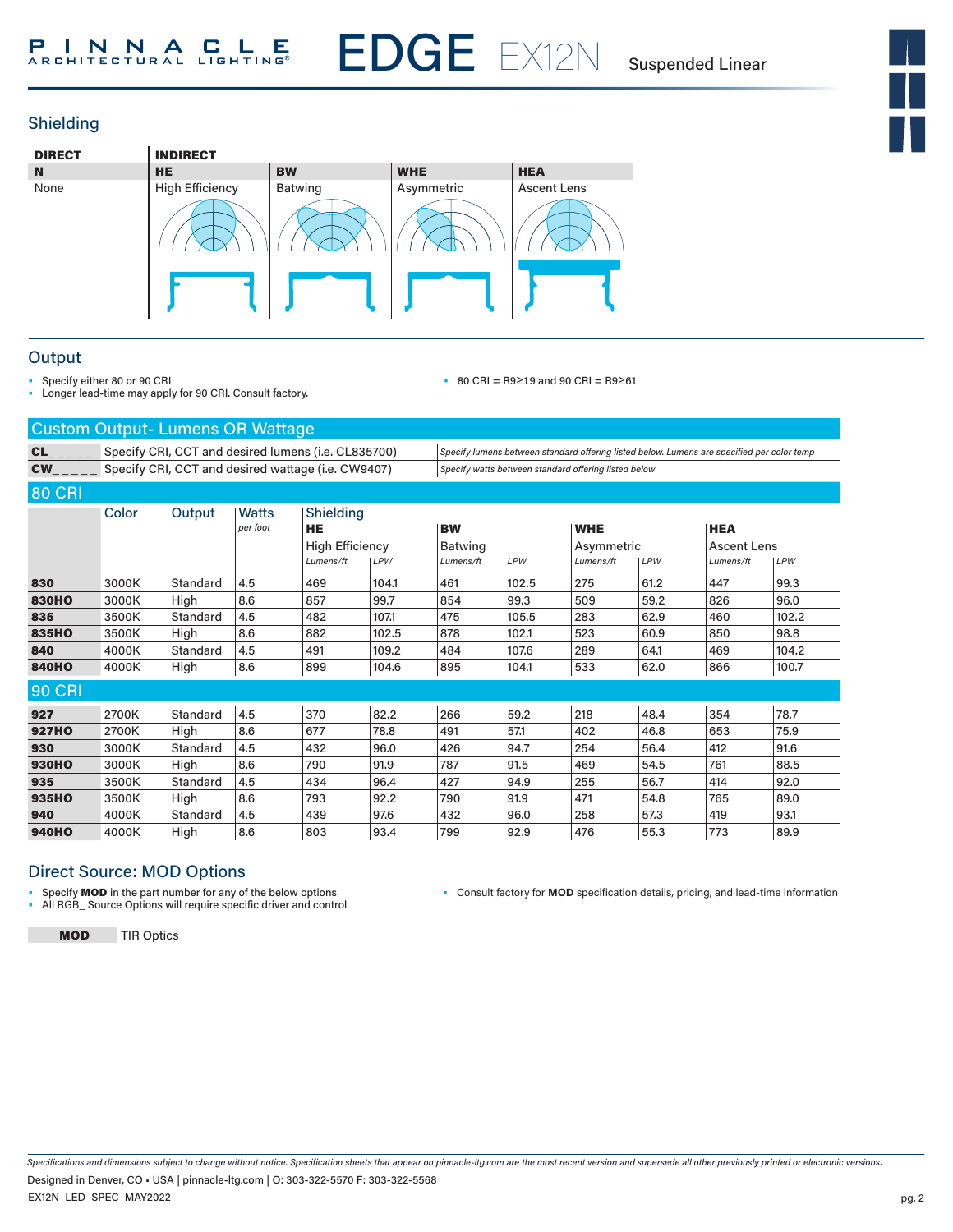EDGE EX12N Suspended Linear

12"

12"



### Length

- All individual units cannot be joined, end plates are factory installed and cannot be removed
- For Continuous Runs, 1/2" (12.7mm) to the overall length of the row to account for end caps<br>• For patterns, refer to Pattern section on next page
- For patterns, refer to Pattern section on next page





# Length or Pattern: MOD Options

• Specify **MOD** in the part number for any of the below options

• Consult factory for **MOD** specification details, pricing, and lead-time information

| <b>MOD</b> | Specify MOD for patterns, lengths or angles not shown above |
|------------|-------------------------------------------------------------|
|            | <b>Hubs Connectors</b>                                      |

*Specifications and dimensions subject to change without notice. Specification sheets that appear on pinnacle-ltg.com are the most recent version and supersede all other previously printed or electronic versions.* EX12N\_LED\_SPEC\_MAY2022 Designed in Denver, CO • USA | pinnacle-ltg.com | O: 303-322-5570 F: 303-322-5568

12"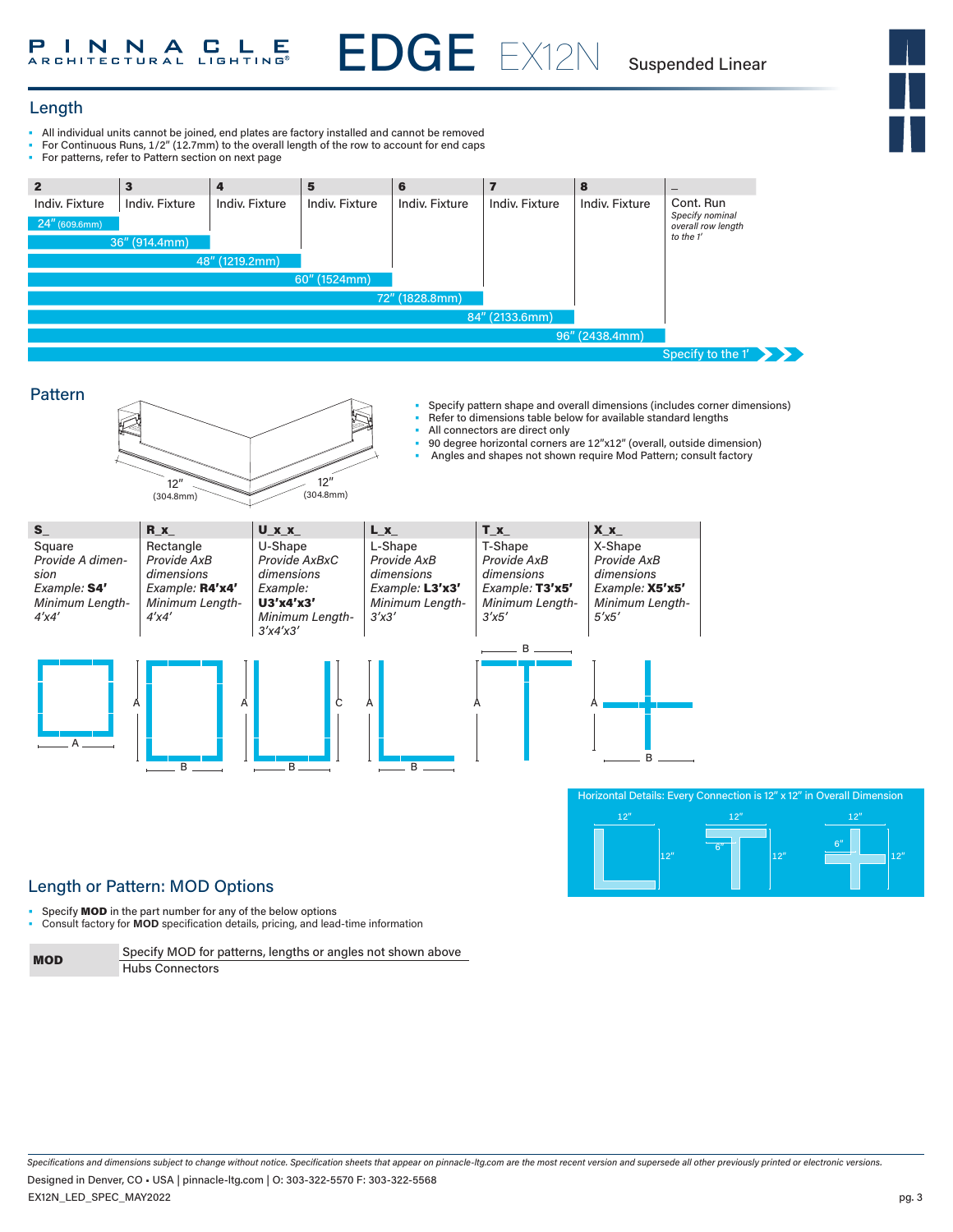EDGE EX12N

Suspended Linear



# **Mounting**

- Specify cable length in ordering code (AC48G1)
- Standard adjustable cable. Specify 48", 120", 240" or 350"
- End plates and power cord attached at factory
- Aircraft cable (AC) mounts on 4' (1219.2mm) and 8' (2438.4mm) centers
- Aircraft Cable supplied with 5" (127mm) power and 2" (50.8mm) non-power canopies
- Canopies and pendants match fixture finish, power cords are white, grey, or black

| AC G1     | Aircraft Cable 1" (15/16") T-Bar           |
|-----------|--------------------------------------------|
| AC G9     | Aircraft Cable 9/16" T-Bar                 |
| AC GS     | Aircraft Cable Screw Slot T-Bar            |
| AC JB     | <b>Aircraft Cable Junction Box</b>         |
| AC ST     | Aircraft Cable Structure                   |
| AC5 G     | Aircraft Cable 5" (127mm) Non-Power Canopy |
| AC5 JB    | Aircraft Cable 5" (127mm) Non-Power Canopy |
| SQ G      | Aircraft Cable 5" (127mm) Square Canopy    |
| SQ JB     | Aircraft Cable 5" (127mm) Square Canopy    |
| <b>WA</b> | <b>Wall Mount</b>                          |

- depending on fixture finish. See Finish section for additional details. Approved for dry/damp location unless otherwise noted
- 
- Refer to installation instructions during installation at the job site
- Maximum fixture weight is 10 lbs for a standard 4' fixture
- For a wall mounted fixture with an indirect asymmetric lens, light will be directed away from the wall as a standard



### Voltage

Some EX12N configurations will not accommodate all voltage options; consult with factory

| U              | Universal |
|----------------|-----------|
| 1              | 120 volt  |
| $\overline{2}$ | 277 volt  |
| 3              | 347 volt  |

### **Driver**

- Standard Driver Option = FSD
- Driver Lifetime: 50,000 hours at 25°C ambient operating conditions
- For more driver options, see Pinnacle Resource Guide

| 0-10V Drivers            |                                                           |
|--------------------------|-----------------------------------------------------------|
| <b>FSD</b>               | Factory Select Driver 1%, 0-10y                           |
| PL <sub>2</sub>          | Signify Advance Xitanium 1%, 0-10v                        |
| PL <sub>4</sub>          | Advance Xitanium 347v 1%, 0-10v, requires 347v            |
| OL <sub>2</sub>          | Osram Optotronic, 1%, 0-10v                               |
| OL <sub>4</sub>          | Osram Optotronic 347v, 1% 0-10v, requires 347v option     |
| EE1                      | eldoLED ECOdrive 1%, 0-10v Logarithmic                    |
| EE <sub>2</sub>          | eldoLED ECOdrive 1%, 0-10v Linear                         |
| ES1                      | eldoLED SOLOdrive 0-10v, 0% Logarithmic                   |
| ES <sub>2</sub>          | eldoLED SOLOdrive 0-10v, 0% Linear                        |
| <b>DALI Drivers</b>      |                                                           |
| EE <sub>3</sub>          | eldoLED SOLOdrive .1%, DALI (logarithmic)                 |
| EE4                      | eldoLED SOLOdrive .1%, DALI (linear)                      |
| OD <sub>1</sub>          | Osram Optotronic 1%, DEXAL                                |
| OD <sub>2</sub>          | Osram Optotronic 1%, DALI 2 Channel                       |
| <b>Lutron Drivers</b>    |                                                           |
| LH1                      | Lutron Hi-lume Soft-on, Fade-to-black 1%, EcoSystem, LDE1 |
| LH4                      | Lutron Hi-Lume 1%, 2-wire, Lutron-LTEA2W, 120v only       |
| <b>Alternate Drivers</b> |                                                           |
| <b>PS1</b>               | Signify Advance Xitanium Step Dimming 50%/100%            |

• Some EX12N configurations will not accommodate all driver options; consult with factory

*Specifications and dimensions subject to change without notice. Specification sheets that appear on pinnacle-ltg.com are the most recent version and supersede all other previously printed or electronic versions.*

EX12N\_LED\_SPEC\_MAY2022 Designed in Denver, CO • USA | pinnacle-ltg.com | O: 303-322-5570 F: 303-322-5568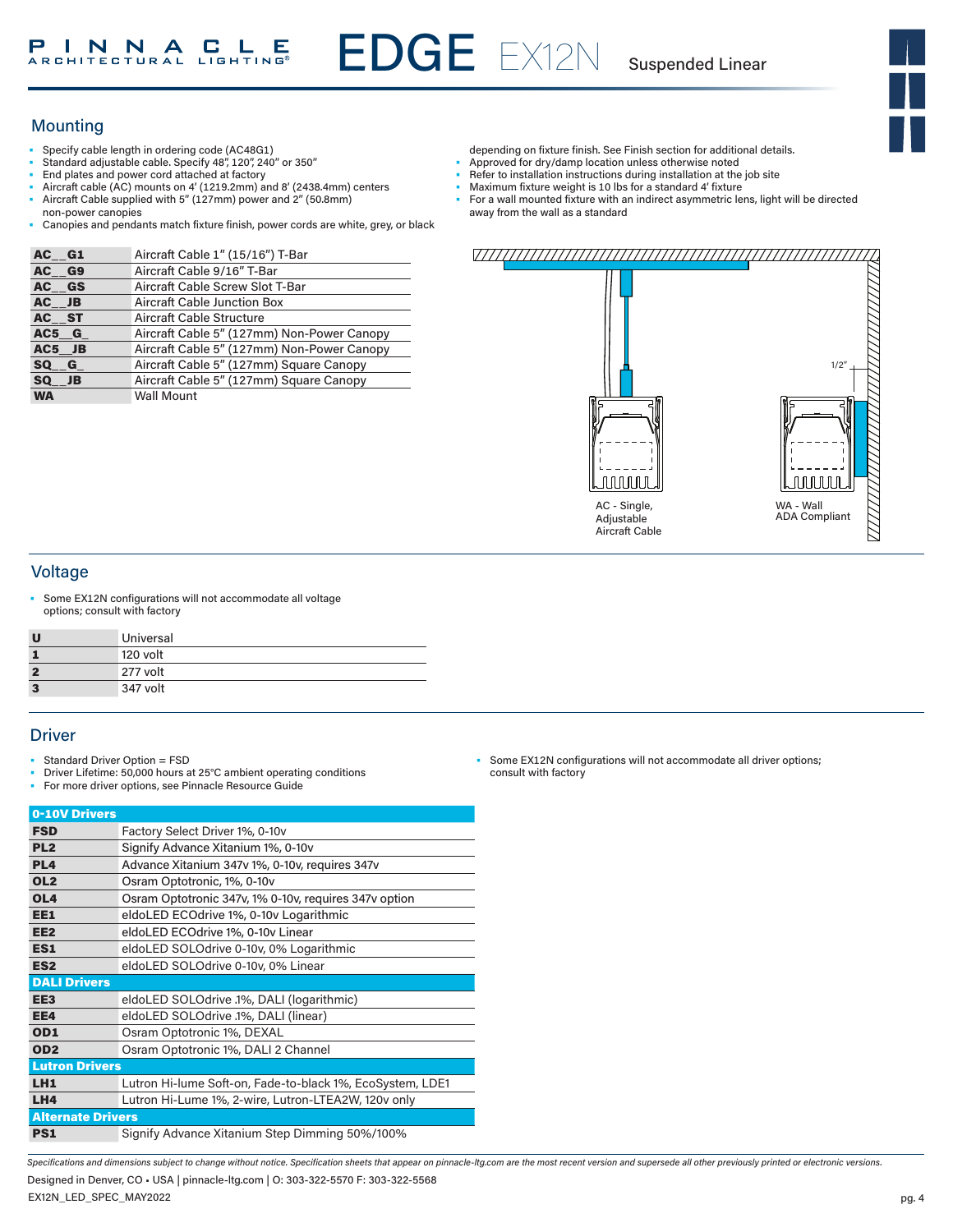EDGE EX12N Suspended Linear

### How to specify Circuiting, Battery and Emergency



Select fixture circuiting from options below

Some EX12N configurations will not accommodate all circuiting options, consult with factory

### **Circuiting**

|   | Single Circuit                |
|---|-------------------------------|
| M | Multi Circuit                 |
| E | <b>Emergency Circuit only</b> |
| N | Night Light Circuit only      |

 $2 +$ 

• Battery and emergency section options are available in addition to fixture circuit<br>• Select battery and emergency section options below; factory shop drawing required

- 
- Some EX12N configurations will not accommodate all circuiting options, consult with factory

### Battery and/or Emergency *If Required*



No battery or specific emergency section required

#### **Battery**

- Select battery section type if required, indicate total QTY*. Example 2PL*
- 90 minute battery runtime; test button is remote to fixture and requires an additional drop
- Battery not available for lengths under 4'
- Entire direct fixture housing is on battery for lengths up to 5'
- Half of direct fixture is on battery for 6', 7' or 8' housing lengths
	- For more battery options available, see Pinnacle Resource Guide

|            | No Battery                                |
|------------|-------------------------------------------|
| <b>ILL</b> | lota 10w Integral Lithium, Self Testing   |
| <b>IRH</b> | lota 20w Remote                           |
| <b>PLL</b> | Bodine 10w Integral Lithium, Self Testing |
| <b>PRH</b> | Bodine 20w Remote                         |

For Approximate Battery Lumen Output • Multiply battery wattage X fixture LPW shown on Lumen Table  $\text{-}$  92.3 (LPW)  $\times$  10 (watts) = 923 battery lumen output

### **Emergency**

• Select emergency section type if required, indicate total QTY. *Example 1E*

FSG Factory Select ALCR, Automatic Load Control Relay \_GI Iota ETS DR, Emergency Lighting Control Device \_GB Bodine GTD, Emergency Lighting Control Device

- Combine battery and emergency section ordering codes if both options are selected
- Battery OR Emergency Ordering Examples • Single circuit, 10w Integral Battery Ordering Code: 1-1PL • Emergency only, 10w Integral Battery **Canadia Code: E-1PL** • Single circuit, GTD required Code: 1-1G Combination Section Ordering Examples • Single circuit, (1) 10w battery, (1) emergency section Crdering Code: 1-1PL1E
- Multi circuit, (2) 10w battery, (2) emergency sections Ordering Code: M-2PL2E • Single circuit, (1) night light section Code: 1-1N **E** Emergency circuit section \_N Night Light circuit section Life Safety circuit section NO THROUGH WIRE

### Finish

- Standard powder-coat textured white, metallic silver, textured black, graphite or bronze painted finish; consult factory for chip of standard paint finishes
- Selecting a fixture finish other than white may impact lumen output; consult factory for more information

| W                                 | White (white cord/white canopy)              |
|-----------------------------------|----------------------------------------------|
|                                   | Metallic Silver (grey cord/silver canopy)    |
| BL                                | Textured Black (black cord/black canopy)     |
| <b>BR</b>                         | Bronze (white cord/bronze canopy)            |
| <b>GR</b>                         | Graphite (white cord/graphite canopy)        |
| $\overline{\mathbf{c}\mathbf{c}}$ | Custom Color (white cord/color match canopy) |

### **Controls**

• Pinnacle is able to accommodate different control solutions from different manufacturers. Consult Factory for more information.

*Specifications and dimensions subject to change without notice. Specification sheets that appear on pinnacle-ltg.com are the most recent version and supersede all other previously printed or electronic versions.* Designed in Denver, CO • USA | pinnacle-ltg.com | O: 303-322-5570 F: 303-322-5568